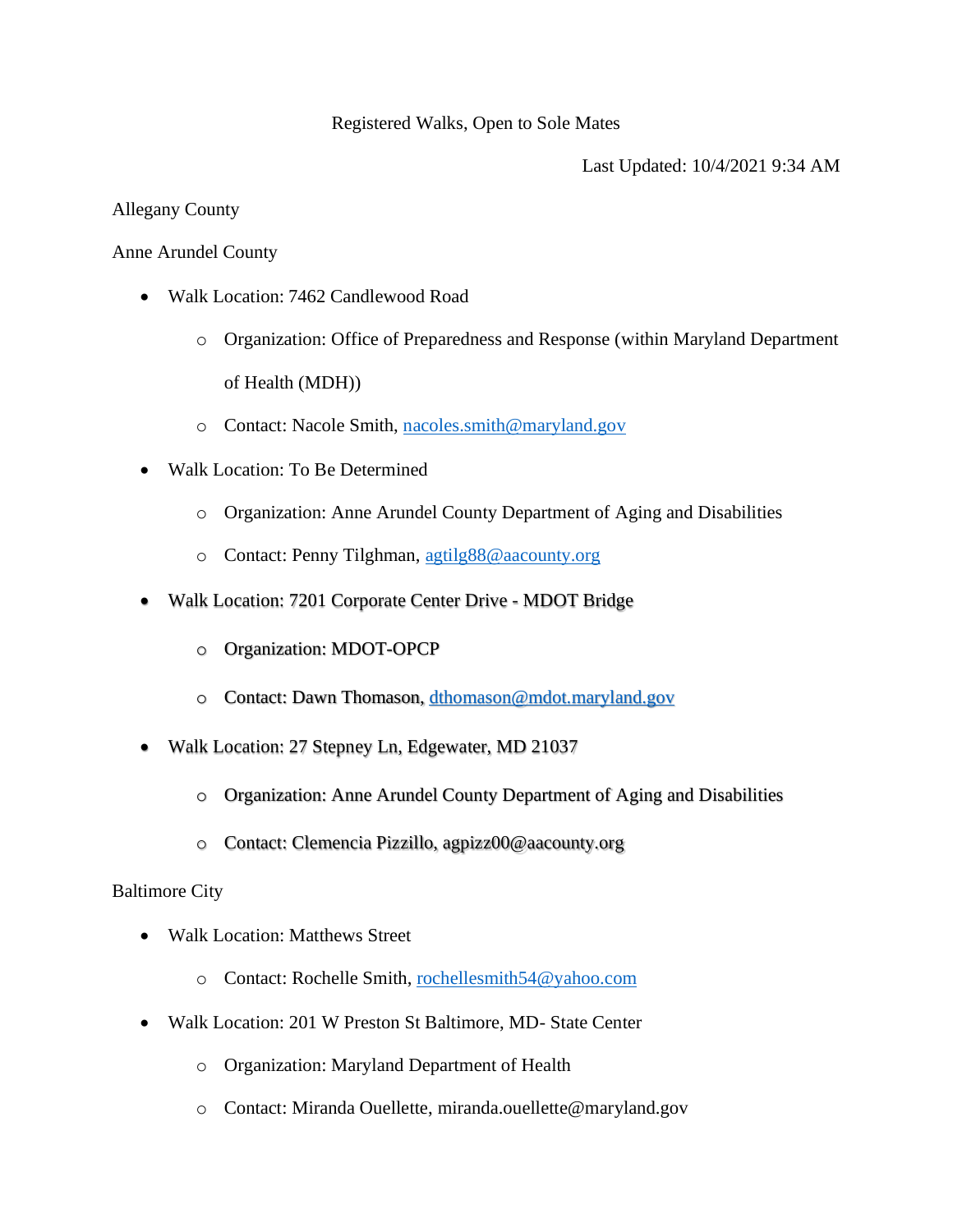- Walk Location: Lake Montebello (At Entrance)
	- o Organization: Maryland Department of Transportation
	- o Contact: Marty Baker, [mbaker1@mdot.maryland.gov](mailto:mbaker1@mdot.maryland.gov)
- Walk Location: Masonville Cove, 1000 Frankfurst Avenue, Baltimore, MD
	- o Organization: Captain Trash Wheel
	- o Contact: Katrina Jones, [kjones1@marylandports.com](mailto:kjones1@marylandports.com)
- Walk Location: Charles Village
	- o Organization: Charles Village Civic Association
	- o Contact: Sharon Guida, [guidahome@comcast.net](mailto:guidahome@comcast.net)
- Walk Location: McHenry Row, meet at the open area outside the Ramparts Building.
	- o Organization: Baltimore Metropolitan Council
	- o Contact: Sheila Mahoney, [smahoney@baltometro.org](mailto:smahoney@baltometro.org)
- Walk Location: Johns Hopkins Affiliates (Baltimore, Howard, & Montgomery)
	- o Organization: Johns Hopkins Medicine
	- o Contact: Tara Butler, [tbutle25@jhmi.edu](mailto:tbutle25@jhmi.edu)
- Walk Location: Fort McHenry National Monument and Historic Shrine, 2400 E Fort
	- Ave, Baltimore, MD 21230
		- o Organization: Baltimore Metropolitan Council
		- o Contact: Charlene Mingus, cmingus@baltometro.org

## Baltimore County

- Walk Location: 10650 Falls Rd, Lutherville-Timonium, MD 21093
	- o Organization: WTS Baltimore
	- o Contact: Rebecca Williams, rwilliams@rkk.com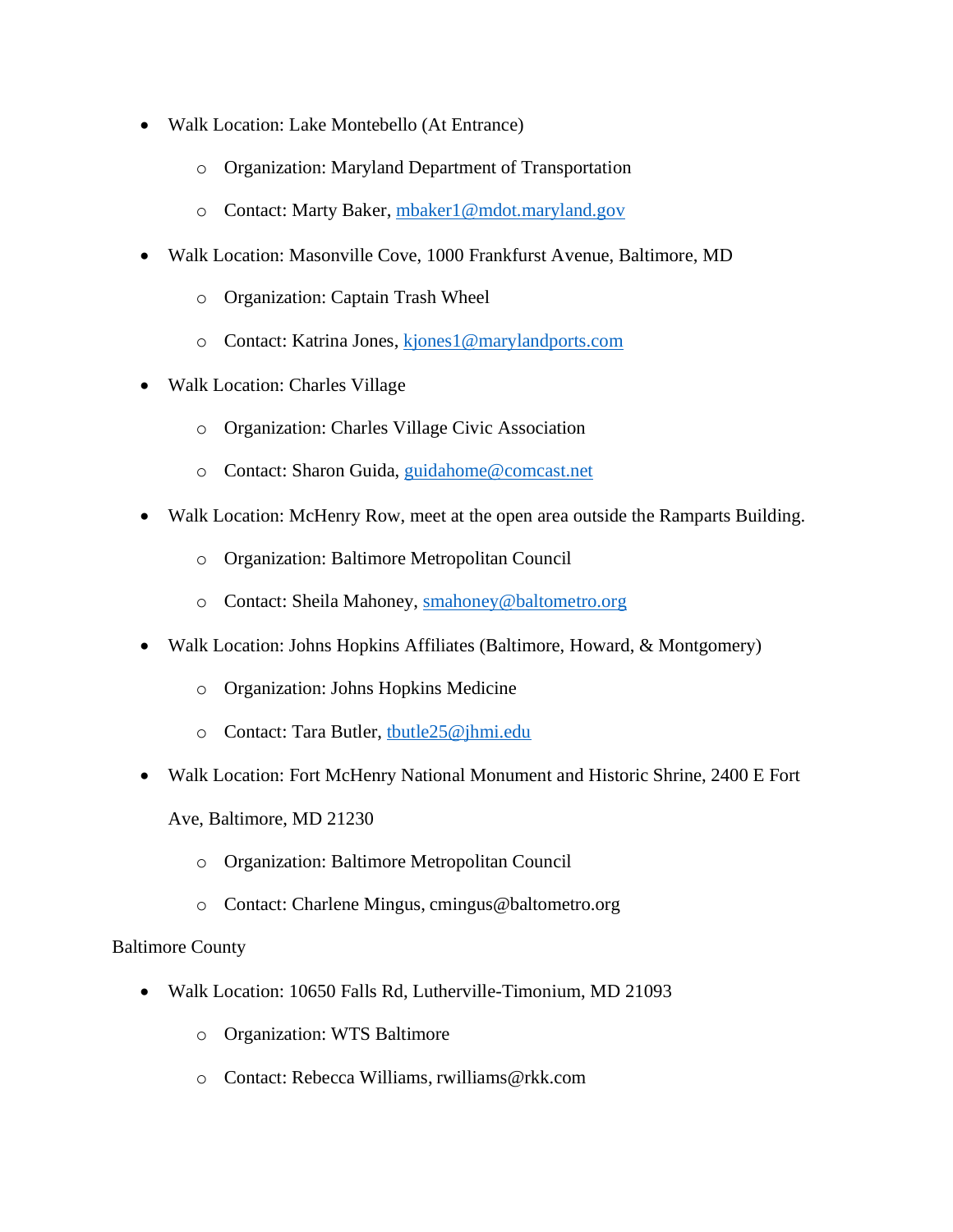- Walk Location: JMT 40 Wright Avenue, Hunt Valley MD
	- o Organization: JMT
	- o Contact: Jennifer Ray, [jray@jmt.com](mailto:jray@jmt.com)
- Bykota Senior Center 611 Central Ave. Towson, MD 21204
	- o Organization: Bykota Senior Center
	- o Contact: Julie Lynn, jlynn@baltimorecountymd.gov

#### Calvert County

Caroline Count

• Walk Location: South County Regional Park, 4393 American Corner Road

Federalsburg, MD 21632 @ 9 AM and Marydel Community Park, Marydel, MD @

11AM

- o Organization: Healthy Parks, Healthy People
- o Contact: Karen Gianninoto, karen.gianninoto@maryland.gov

### Carroll County

### Cecil County

Charles County

Dorchester County

Frederick County

- Walk Location: 151 S. East Street
	- o Organization: Bicycle and Pedestrian Committee
	- o Contact: Joe Kelly, jkelley@frederickcountymd.gov

### Garrett County

• Walk Location: Glades Town Park 10 Spruce Lane Oakland, MD 21550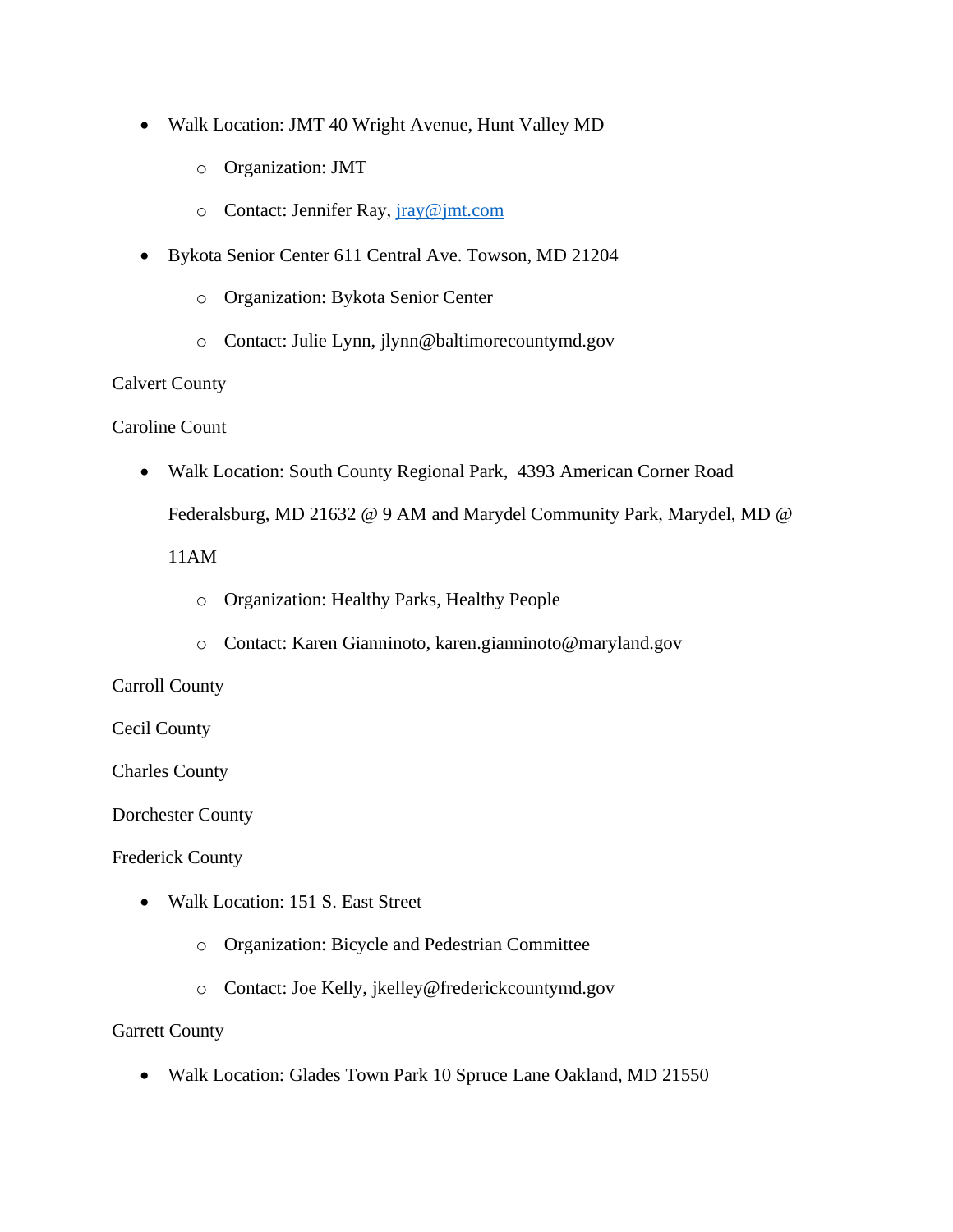- o Contact Information: Kendra McLaughlin, [kendramclaughlin19@gmail.com](mailto:kendramclaughlin19@gmail.com)
- Walk Location: 1025 Memorial Drive
	- o Organization: Garrett County Health Department
	- o Contact Information: Amy Ritchie, amy.ritchie@maryland.gov

## Harford County

## Howard County

- Walk Location: Wilde Lake Village
	- o Organization: Wilde Lake Community
	- o Contact: Laura Torres, [lmt4941@yahoo.com](mailto:lmt4941@yahoo.com)
- Walk Location: Elkridge 50+ Center 6540 Washington Boulevard Elkridge, MD 21075
	- o Organization: Howard County Office on Aging: Elkridge 50+ Center
	- o Contact: Jeannie DeCray, [jdecray@howardcountymd.gov](mailto:jdecray@howardcountymd.gov)
- Walk Location: Columbia Mall
	- o Contact: Belinda Green, [lewis.green1125@yahoo.com](mailto:lewis.green1125@yahoo.com)
- Walk Location: Howard County Senior Center (Laurel Park)
	- o Organization: AS-SABUR ENGINEERING AND ENVIRONMENTAL CONSULTING FIRM
	- o Contact: Ahmed Mohamed, [as.sabur.eng@comcast.net](mailto:as.sabur.eng@comcast.net)
- Walk Location: Carroll Baldwin Hall, 9035 Baltimore St., Savage, MD
	- o Organization: Carroll Baldwin Hall
	- o Contact: Norma Broadwater, [manager@carrollbaldwinhall.org](mailto:manager@carrollbaldwinhall.org)
- Walk Location: 5755 Cedar Lane Columbia, MD 21044 (Howard County General Hospital)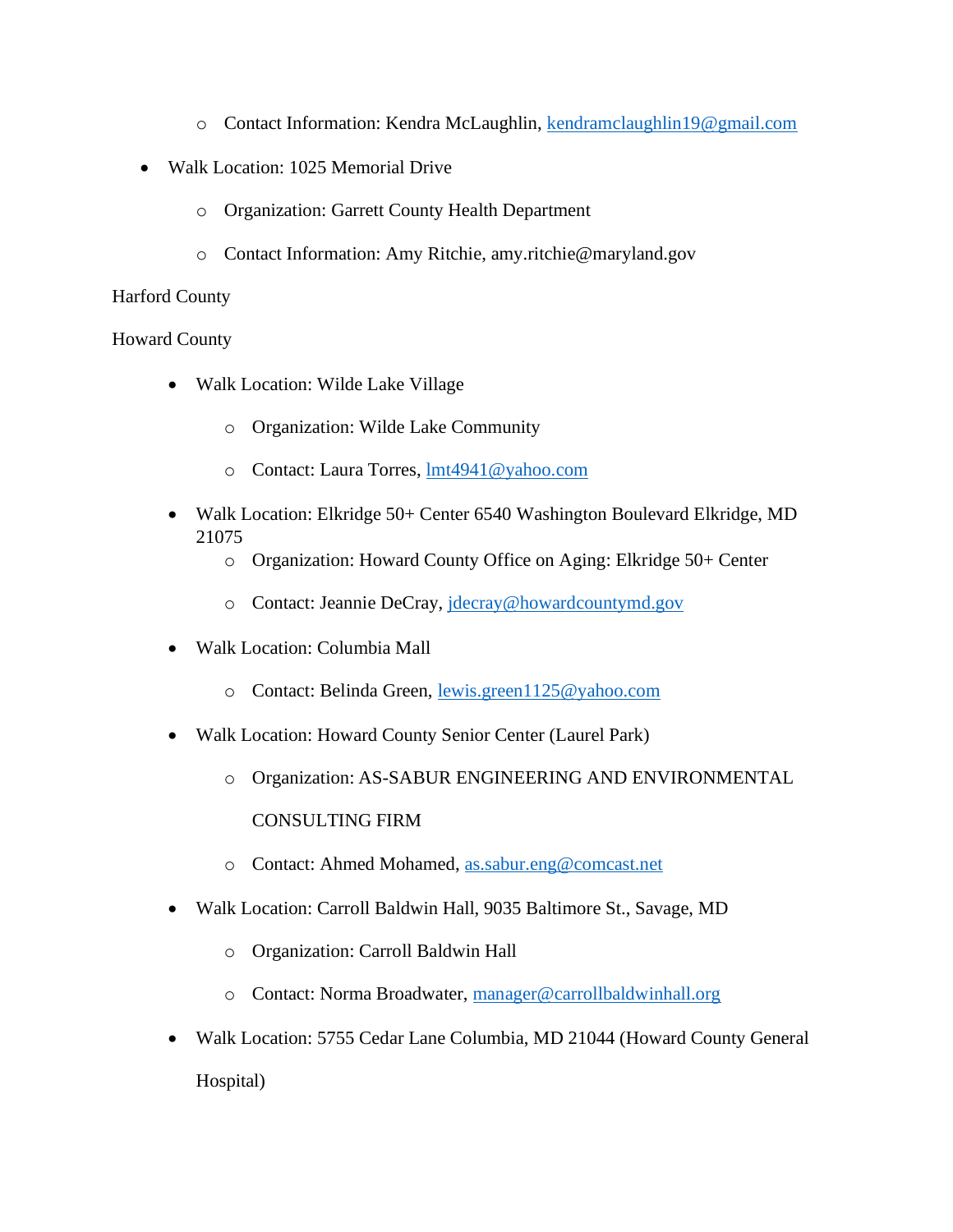- o Organization: Howard County General Hospital
- o Contact: Stella Lee, slee578@jhu.edu

# Kent County

- Walk Location: Chestertown MD
	- o Organization: Minary's Dream Alliance, Incorporated
	- o Contact: Doncella Wilson, doncella.wilson@minarysdreamalliance.org

# Montgomery County

• Walk Location: Bus stop at Waters Landing Dr (west side) & Beaconfield Terr, in

front of Waters Landing Community Center

- o Contact: Susanne W, [walktober@sunlitleaf.com](mailto:walktober@sunlitleaf.com)
- Contact: [Adriana.Hochberg@montgomerycountymd.gov](mailto:Adriana.Hochberg@montgomerycountymd.gov)
	- o Organization: Montgomery County Government
- Walk Location: Brookside Gardens
	- o Organization: Montgomery Parks
	- o Contact: MaryBeth Dugan, [marybeth.dugan@montgomeryparks.org](mailto:marybeth.dugan@montgomeryparks.org)
- Walk Location: Rockville
	- o Organization: City of Rockville
	- o Contact: Monique Ashton, [mashton@rockvillemd.gov](mailto:mashton@rockvillemd.gov)
- Walk Location: 201 Congressional Lane
	- o Contact: Manoj Kumar, [manoj\\_sme@yahoo.com](mailto:manoj_sme@yahoo.com)
- Walk Location: Each Wednesday in October, Starting at Executive Office Building,
	- 101 Monroe Street, Rockville, MD
		- o Organization: Montgomery County Department of Transportation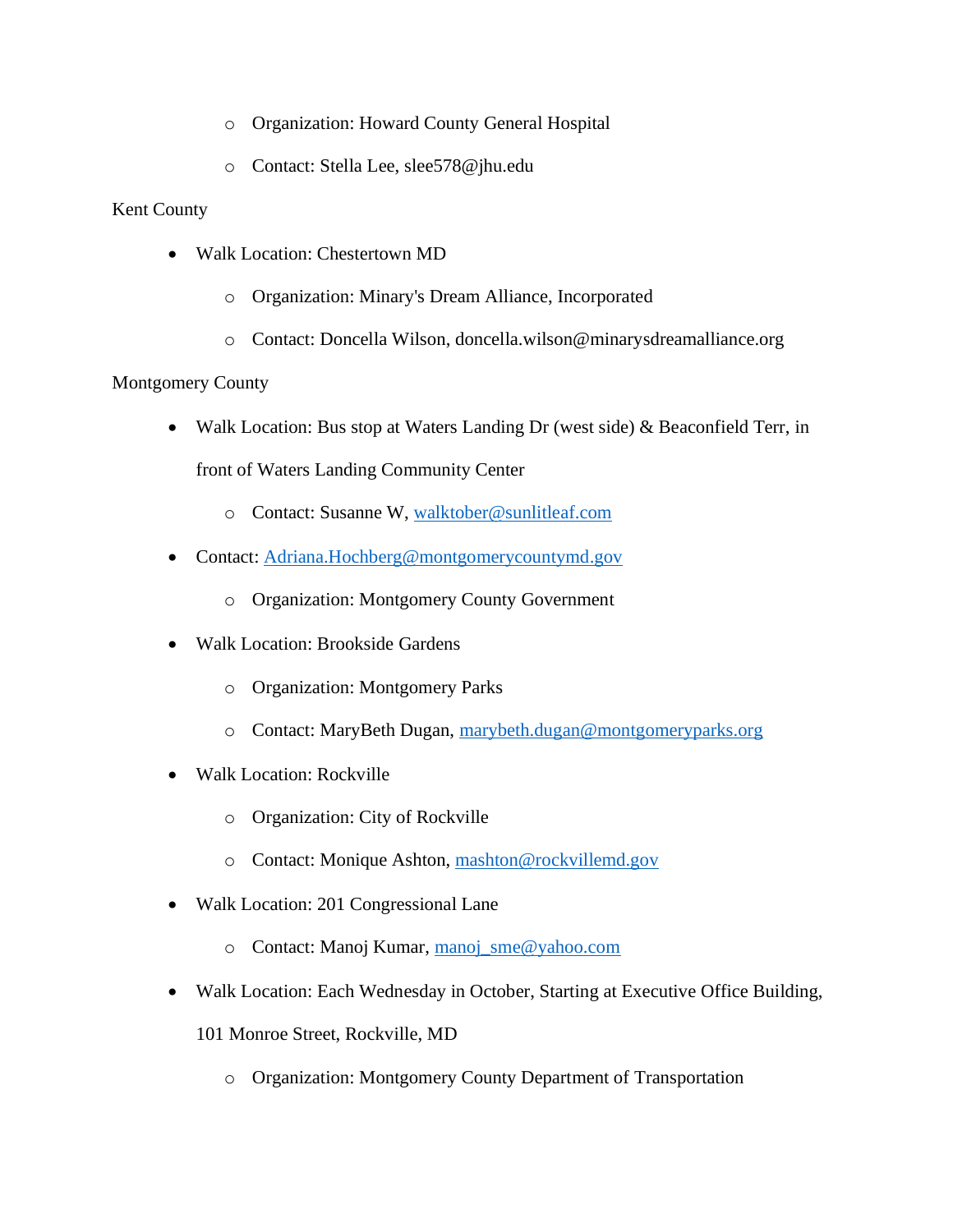o Contact: Sandra Brecher, commuter.services@montgomerycountymd.gov

Queen Anne's

Prince George's County

- Walk Location: College Park
	- o Contact: Pamela Milan, [mktgchicv2@comcast.net](mailto:mktgchicv2@comcast.net)
- Walk Location: Watkins Regional Park, 301 Watkins Park Drive, Upper Marlboro, MD 20774
	- o Organization: M-NCPPC Department of Parks and Recreation
	- o Contact: Lynn Butler, [lynn.butler@pgparks.com](mailto:lynn.butler@pgparks.com)
- Walk Location: 8000 Dyson Road
	- o Organization: Groshell Logistics Inc
	- o Contact: Wendy Archer, [wendy@teamgroshell.com](mailto:wendy@teamgroshell.com)
- Walk Location: Corner of Lackawanna St and 53rd Ave to Proteus Brews
	- o Contact: Alaina Pitt, [alaina13@gmail.com](mailto:alaina13@gmail.com)
- Organization: Prince George's County Department of Public Works and

Transportation

o Contact: Tiffany Jennings, twjennings@co.pg.md.us

St. Mary's County

Somerset County

Talbot County

- Walk Location: Easton MD, and surrounding areas
	- o Organization: Brookletts Place Talbot County Senior Center
	- o Contact: Teresa Greene, [tgreene@uppershoreaging.org](mailto:tgreene@uppershoreaging.org)